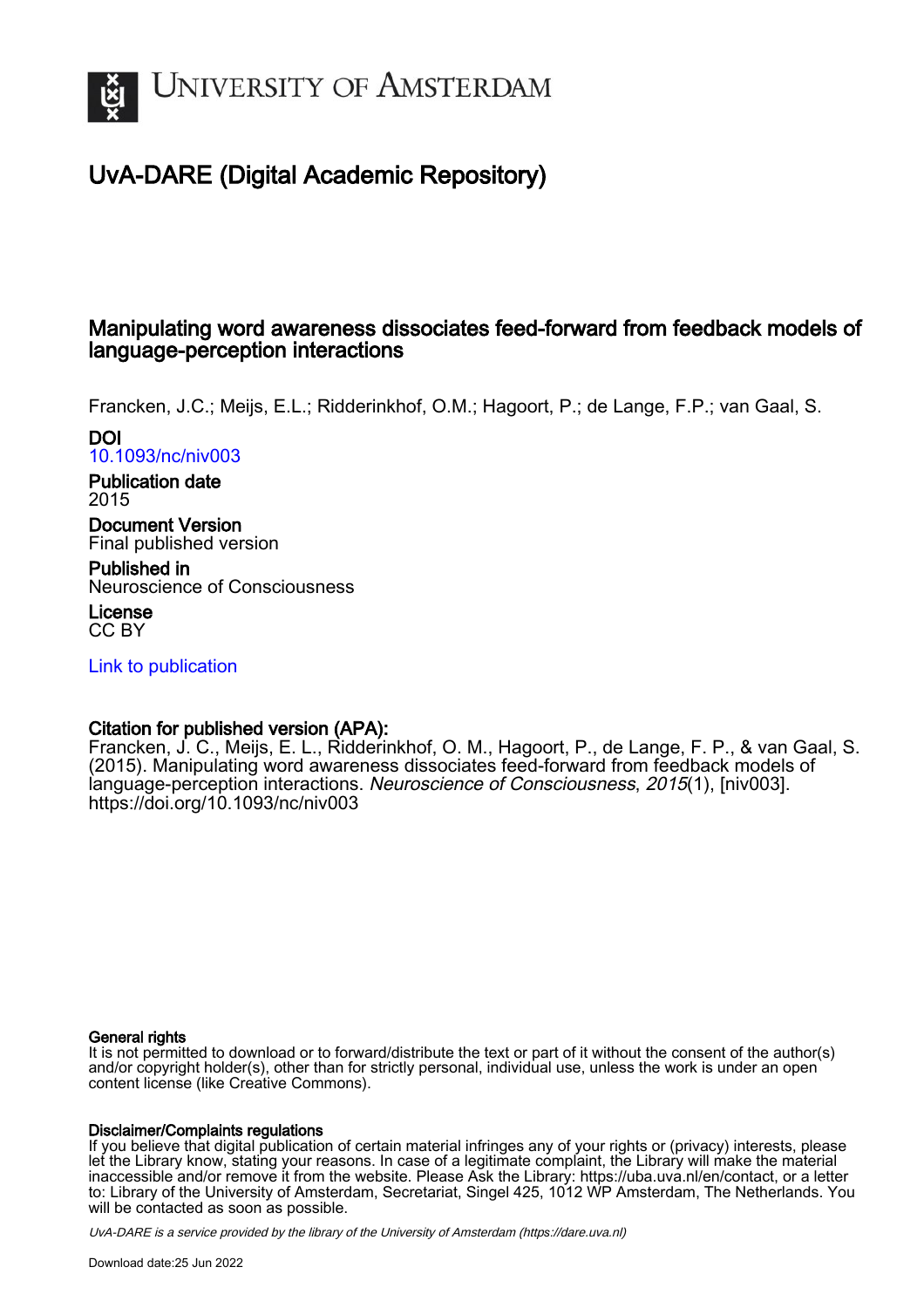

Neuroscience of Consciousness, 2015, 1–9

doi: 10.1093/nc/niv003 Research article

# Manipulating word awareness dissociates feed-forward from feedback models of language-perception interactions

Jolien C. Francken $^{1,*}$ , Erik L. Meijs $^1$ , Odile M. Ridderinkhof $^2$ , Peter Hagoort $^{1,3}_{\rm ,}$ Floris P. de Lange<sup>1,†</sup> and Simon van Gaal<sup>1,2,†</sup>

 $^{\rm 1}$ Donders Institute for Brain, Cognition and Behavior, Radboud University Nijmegen, PO Box 9101, 6500 HB Nijmegen, Netherlands; <sup>2</sup>Department of Psychology, University of Amsterdam, Weesperplein 4, 1018 XA Amsterdam, Netherlands; <sup>3</sup>Max Planck Institute for Psycholinguistics, Wundtlaan 1, 6525 XD Nijmegen, Netherlands

\*Correspondence address: Donders Institute for Brain, Cognition and Behavior, Radboud University, PO Box 9101, 6500 HB Nijmegen, Netherlands. Tel: þ31 24 36 68488; Fax: +31 24 36 10652; E-mail: j.francken@donders.ru.nl

† Floris de Lange, http://orcid.org/0000-0002-6730-1452; Simon van Gaal, http://orcid.org/0000-0001-6628-4534

# Abstract

Previous studies suggest that linguistic material can modulate visual perception, but it is unclear at which level of processing these interactions occur. Here we aim to dissociate between two competing models of language–perception interactions: a feed-forward and a feedback model. We capitalized on the fact that the models make different predictions on the role of feedback. We presented unmasked (aware) or masked (unaware) words implying motion (e.g. "rise," "fall"), directly preceding an upward or downward visual motion stimulus. Crucially, masking leaves intact feed-forward information processing from low- to high-level regions, whereas it abolishes subsequent feedback. Under this condition, participants remained faster and more accurate when the direction implied by the motion word was congruent with the direction of the visual motion stimulus. This suggests that language–perception interactions are driven by the feed-forward convergence of linguistic and perceptual information at higher-level conceptual and decision stages.

Key words: visual perception; language; feed-forward processing

## Introduction

A growing body of evidence shows that language affects perception (e.g. [Meteyard](#page-8-0) et al., 2007; [Winawer](#page-9-0) et al., 2007; [Thierry](#page-8-0) et al., [2009;](#page-8-0) [Landau](#page-8-0) et al., 2010; [Lupyan, 2012](#page-8-0)). However, it is unclear whether linguistic material changes information processing at low-level sensory stages (perceptual level) or whether these "language-perception interactions" are mediated by effects at higher cognitive levels of representation (conceptual level) or even at later perceptual decision stages. Here, we refer to perception as encompassing both the raw sensory processing of a

visual stimulus as well as the transformation of this event into a categorical decision. In this study, we aim to dissociate between two models that favor low-level versus higher-level interactions, respectively. In the first model, which we call the "feedback model" [\(Fig. 1A](#page-2-0)), linguistic information is processed in language-specific regions and then feeds back, or is "broadcasted" to lower-level sensory regions to modulate perceptual information processing. For instance, the activation of the semantic representation of the motion-implying word "rise" in the temporal cortex may feedback and affect the sensory

Submitted: 14 January 2015; Revised (in revised form): 20 April 2015. Accepted: 19 May 2015

 $© The Author 2015. Published by Oxford University Press.$ 

This is an Open Access article distributed under the terms of the Creative Commons Attribution License (http://creativecommons.org/licenses/by/4.0/), which permits unrestricted reuse, distribution, and reproduction in any medium, provided the original work is properly cited.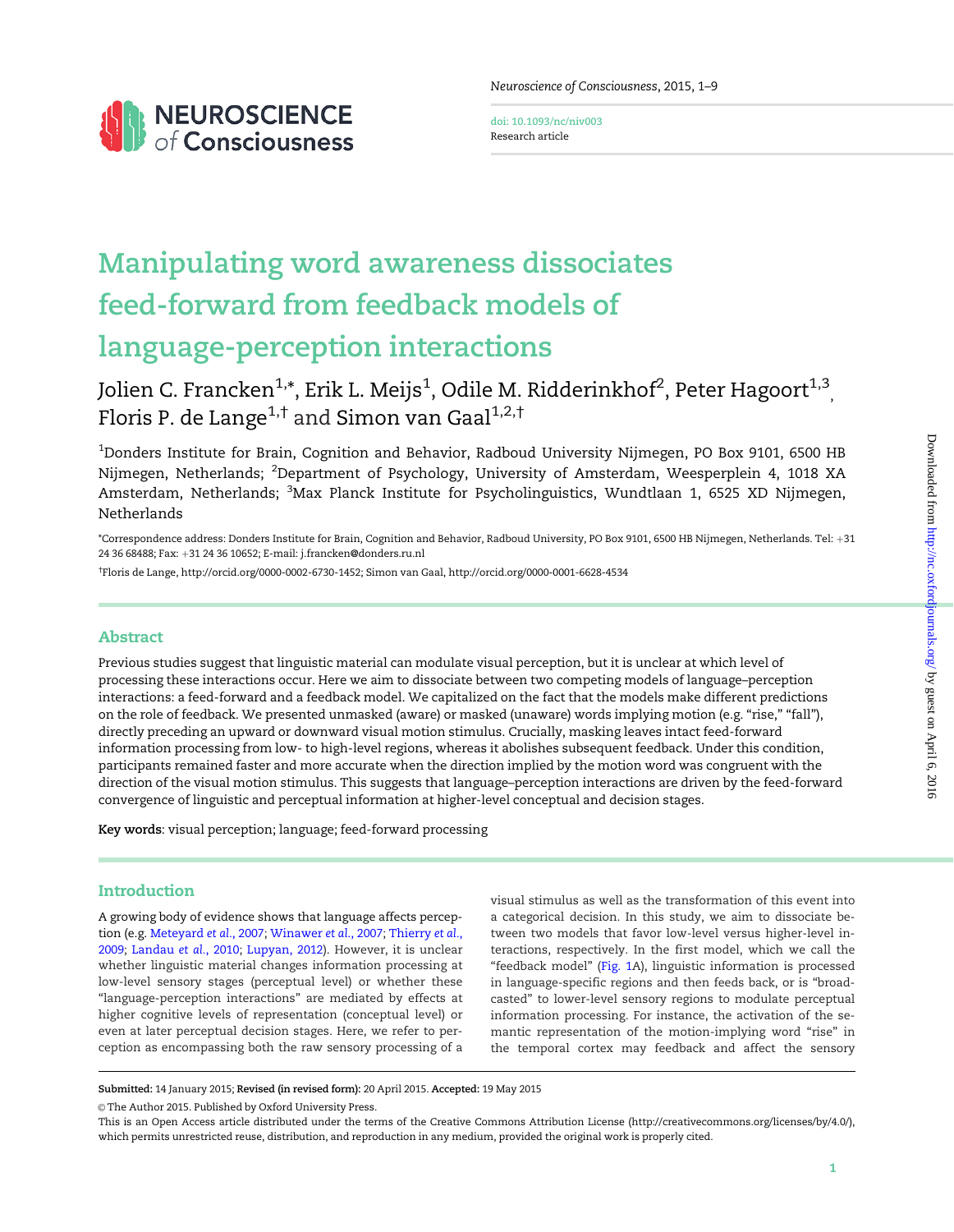<span id="page-2-0"></span>

Figure 1. Models and task design

(A) In the feedback model of language-perception interactions (left), linguistic information is processed in language-specific regions and subsequently feeds back to the sensory system to modulate perceptual processing. Therefore, the processing of visual stimuli is influenced at the level of visual cortex. In the feed-forward model of language–perception interactions (right), linguistic information is likewise processed in language-specific regions where it activates a conceptual representation. Crucially, in this case, the visual information is also processed up to a conceptual level, and it is here at the conceptual level that linguistic information interacts with visual stimuli. (B) A congruent or incongruent motion word (upward or downward, e.g. "rise" or "fall") is displayed in advance of every motion discrimination trial. All words are preceded by a forward mask; unaware words are additionally followed by two backward masks. The visual motion stimulus is presented either in the left or right lower visual field and the dots move upward or downward.

representation or processing of visual motion stimuli (i.e. moving dots) in hMT+/V5. This feedback model is one of the dominant views in the field [\(Meteyard](#page-8-0) et al., 2007; [Lupyan, 2012](#page-8-0)). In line with this model, and the view that language comprehension reflects an "embodied process" [\(Barsalou, 2008\)](#page-8-0), words or sentences describing motion have been shown to activate motion-sensitive visual areas that process actual visual motion [\(Saygin](#page-8-0) et al., 2010). Similarly, predictive processing theories have proposed that motion words may induce an "automatic top-down prediction" about visual motion, thereby automatically recruiting  $hMT+/VS$ , in a way that is similar to how expectation affects visual perception ([Hirschfeld and Zwitserlood,](#page-8-0) [2011;](#page-8-0) [Lupyan, 2012](#page-8-0); [Summerfield and de Lange, 2014](#page-8-0)). However, these theories are yet to be experimentally verified.

Alternatively, according to the second model language might influence perception at a later conceptual or decision stage rather than at the sensory stage, which is illustrated by the "feed-forward model." To illustrate, in this model the motion word "rise" is processed in language-specific regions as well, where it activates its conceptual representation. The visual motion information is first processed in motion-sensitive area hMT+/V5 and subsequently up to a more conceptual level ("up"/"down"). Then, this conceptual representation of the visual stimulus interacts with the conceptual representation of the motion word. In this model, language modulates perception not by directly affecting the sensory processing stage in a topdown manner, but because visual information converges on the same conceptual representation as semantic information. This view is supported by recent neuroimaging evidence (Tan [et al](#page-8-0)., [2008;](#page-8-0) [Klemfuss](#page-8-0) et al., 2012; [Francken](#page-8-0) et al., 2015): e.g. we have recently shown that the congruency of word-visual motion pairs (e.g. the word "rise" and upward visual motion) is reflected only in higher-order areas [left middle temporal gyrus (lMTG)], with activity in sensory visual areas  $(hMT+/V5)$  unchanged [\(Francken](#page-8-0) et al., 2015).

In sum, there is empirical support for both the feedback and the feed-forward model of language–perception interactions. Here we present an experimental procedure that allowed us to directly compare key predictions of the two models.

Crucially, we manipulated the awareness level and thereby the nature of processing of the linguistic information by means of backward masking. Backward masking is a well-known experimental procedure to render briefly presented stimuli unaware by interspersing it with visual masks. Influential models of awareness in monkey electrophysiology ([Lamme](#page-8-0) et al., 2002) and human imaging studies ([Del Cul](#page-8-0) et al., 2007; [Fahrenfort](#page-8-0) et al.[, 2007\)](#page-8-0) suggest that backward masking selectively disrupts feedback processing, while leaving feed-forward processing relatively intact [\(Lamme and Roelfsema, 2000;](#page-8-0) [van Gaal and](#page-9-0) [Lamme, 2012](#page-9-0)). Because backward masking selectively disrupts feedback processing, this experimental design allowed us to adjudicate between the feed-forward and feedback model of language–perception interactions. Here, masking disrupts the feedback, sometimes also referred to as "broadcasting" ([Dehaene and Changeux, 2011\)](#page-8-0), of the linguistic information from language areas in the left temporal lobe to sensory areas involved in word processing as well as sensory areas related to processing of the visual motion stimulus. Since we explore the effects of language on motion perception, we here refer to the latter type of feedback. Thus, the feedback model predicts that masking words will abolish the perceptual effect. In contrast, the feed-forward model predicts that masked words will still affect perception because these effects are supported by feed-forward processing to higher-level conceptual regions only.

Besides this main question, we had two additional questions. First, we were interested in the potential lateralization of (unaware) language–perception interactions. Previous studies have indicated that these interactions might be larger, or exclusively present, for visual information processed in the language-dominant left hemisphere [\(Gilbert](#page-8-0) et al., 2006; [Francken](#page-8-0) et al[., 2015](#page-8-0)), although evidence is mixed ([Witzel and](#page-9-0) [Gegenfurtner, 2011\)](#page-9-0). Therefore, we explored potential differences in lateralization effects between unmasked and masked words by presenting motion stimuli in the left and right hemifield.

Second, we wondered whether and how decision and control processes that evolve after the actual integration of perceptual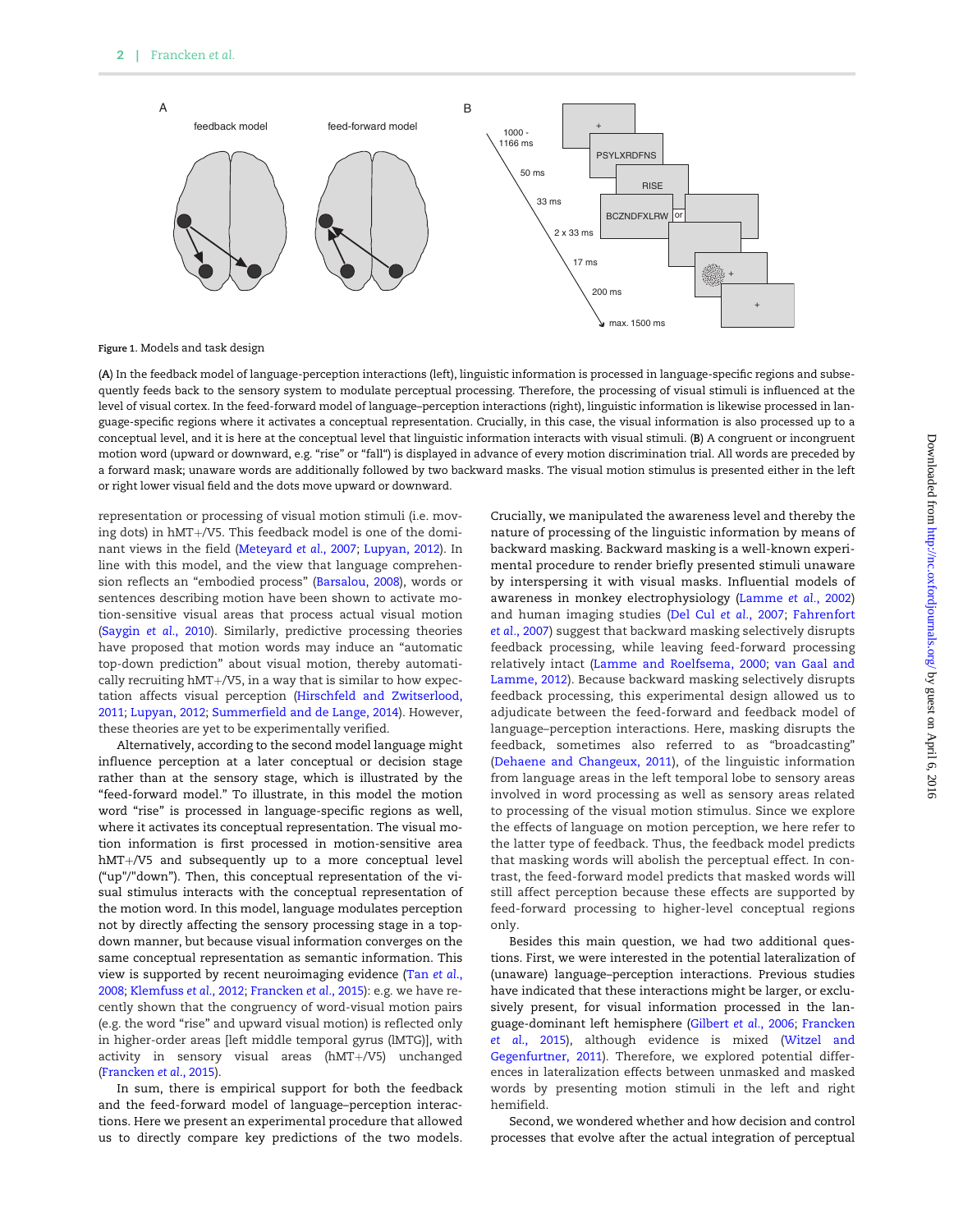and linguistic information might differ between unmasked and masked conditions. Since the motion words refer to upward and downward motion directions, control processes might become activated to suppress this information which might interfere with the motion discrimination task. Previous studies of response conflict (i.e. Stroop or flanker tasks) show that control mechanisms become activated with increasing response time [\(Ridderinkhof, 2002](#page-8-0); Jiang et al.[, 2013](#page-8-0)). However, at present, it is undecided whether these mechanisms are dependent on awareness of the (in)congruency of the stimulus or whether masked stimuli can evoke these conflict-control mechanisms as well ([Kunde](#page-8-0) et al., 2012).

## Materials and methods

#### Participants

Thirty-eight healthy, right-handed participants with normal or corrected-to-normal vision (2 males, 36 females; age range: 18–29 years) took part in the two sessions of this experiment. All participants were native Dutch speakers and reported having no reading problems. The study was approved by the regional ethics committee and a written informed consent was obtained from the participants according to the Declaration of Helsinki. Compensation was 25 Euros, or course credit.

#### Stimuli

Stimuli were generated using the Psychophysics Toolbox [\(Brainard, 1997\)](#page-8-0) within MATLAB (MathWorks, Natick, MA, USA), and displayed on an ASUS LCD computer monitor (refresh rate 60 Hz, 1920 x 1080 resolution, size 50.9 x 28.6 cm). Stimuli were presented in white on a light-gray background. The visual random-dot motion (RDM) stimuli consisted of white dots (den- $\text{sity} = 2.5 \text{ dots}/\text{deg}^2$ ;  $\text{speed} = 6.0^{\circ}/\text{s}$ ) plotted within a circular aperture (radius 7.5°). On every trial, the RDM stimulus was presented on either the left or right side of the screen (8.5 $^{\circ}$  horizontal eccentricity from fixation to center of circular aperture) for 200 ms. In the first frame of the RDM stimulus, a random configuration of dots was presented within the annulus. Subsequently, on every frame a certain percentage of the dots was replotted consistently in one direction (upward or downward) on the next frame (see "Procedure"). Dots moving outside of the annulus and other remaining dots were replotted at a random location within the annulus.

Five verbs describing each direction of motion (in Dutch, here translated to English; upward: grow, ascend, rise, climb, go up; downward: sink, descend, drop, dive, go down), and 10 nonmotion verbs (bet, mourn, exchange, glow, film, rest, cost, sweat, wish, relax) were used in the experiment. Motions words and neutral words were matched for lexical frequency (taken from the CELEX database) and word length (5–8 letters) (both  $P > 0.2$ ). Masks were randomly generated combinations of 10 consonant strings. Both words and masks were presented at the center of the screen, using capital letters in a mono-spaced font.

#### Procedure

Participants performed a motion discrimination task (upward vs. downward motion) on a visual RDM stimulus [\(Fig. 1B](#page-2-0)). A central fixation cross (width 0.4 degrees) was presented throughout the trial, except when a word, mask or blank screen was presented. Each trial started with a centrally presented forward mask (50 ms) followed by a word (33 ms), which could either be a motion word or a nonmotion (neutral) word. Presentation of

the words was pseudorandom within each block of the experiment. Awareness of the word was manipulated by presenting either backward masks (2 x 33 ms; unaware condition) or a blank screen (67 ms; aware condition) after word presentation. A short interstimulus interval (ISI) of 17 ms was always present after either of these screens. Next, a visual RDM stimulus was presented (200 ms) in either the left visual field (LVF) or in the right visual field (RVF). Participants had to indicate as quickly and accurately as possible whether the RDM contained upward or downward motion, while maintaining fixation at the central cross. The brief presentation time of the RDM stimulus served to minimize the chance of eye movements to the stimulus, as saccade latencies are in the order of  $\sim$ 200 ms [\(Carpenter, 1988\)](#page-8-0). Participants were instructed to respond as quickly and accurately as possible by pressing a keyboard button with either the index or middle finger of the right hand (counterbalanced across participants). The intertrial interval (ITI) was 1000– 1166 ms.

In 10% of the trials, the motion discrimination task was followed by an additional task assessing the visibility of the words. Here, participants indicated whether the word presented earlier in the trial was a motion or a nonmotion word. These catch trials were included for two reasons. First, they ensured attention to the words, which enhances processing of the primes in both unmasked and masked conditions [\(Naccache](#page-8-0) et al., 2002; [Spruyt](#page-8-0) et al.[, 2012](#page-8-0)). Second, catch trials were used to estimate word awareness. Participants were instructed to always respond to the catch question. They were explicitly told that there was a 50% chance of either motion or nonmotion words (10 different words of each category) in the catch trials. Note that nonmotion words were solely included to test for the visibility of the words.

The experiment consisted of two 1-h sessions on separate days within 1 week. In the first session, participants performed a training phase to familiarize them with the task and assess their individual motion coherence threshold at which they performed the motion discrimination task at 75% correct. Participants first practiced the motion discrimination task in three blocks with fixed coherence levels (80%, 55% and 30% respectively). The coherence level of the next training block was adjusted on the basis of performance in the previous blocks. The coherence level after the fourth training block was taken as the starting point for the Bayesian adaptive staircase procedure [\(Watson and Pelli, 1983](#page-9-0)), which was run separately for LVF and RVF stimuli. This was done to yield comparable task difficulty and performance in both visual fields and for all participants. The threshold for discrimination was defined as the percentage of coherent motion for which the staircase procedure predicted 75% accuracy. In both the remaining training blocks and the experiment, the coherence level was fixed within a block. The same Bayesian staircase procedure ran throughout the block; however, the actual coherence level was updated only between blocks (based on the estimate after the last trial of a block) to accommodate potential practice and fatigue effects over the course of the experiment. In the final training blocks, participants practiced the discrimination task while the words were presented and the catch task was added. During training, we provided participants with trial-by-trial feedback for both the motion task (except for the threshold estimation block) and the catch trial task by means of a green or red fixation cross for correct and incorrect responses, respectively. The training was followed by a practice phase, in which participants completed 440 trials (5 blocks of 88 trials) of the actual experimental task to familiarize them with the task and to avoid practice effects in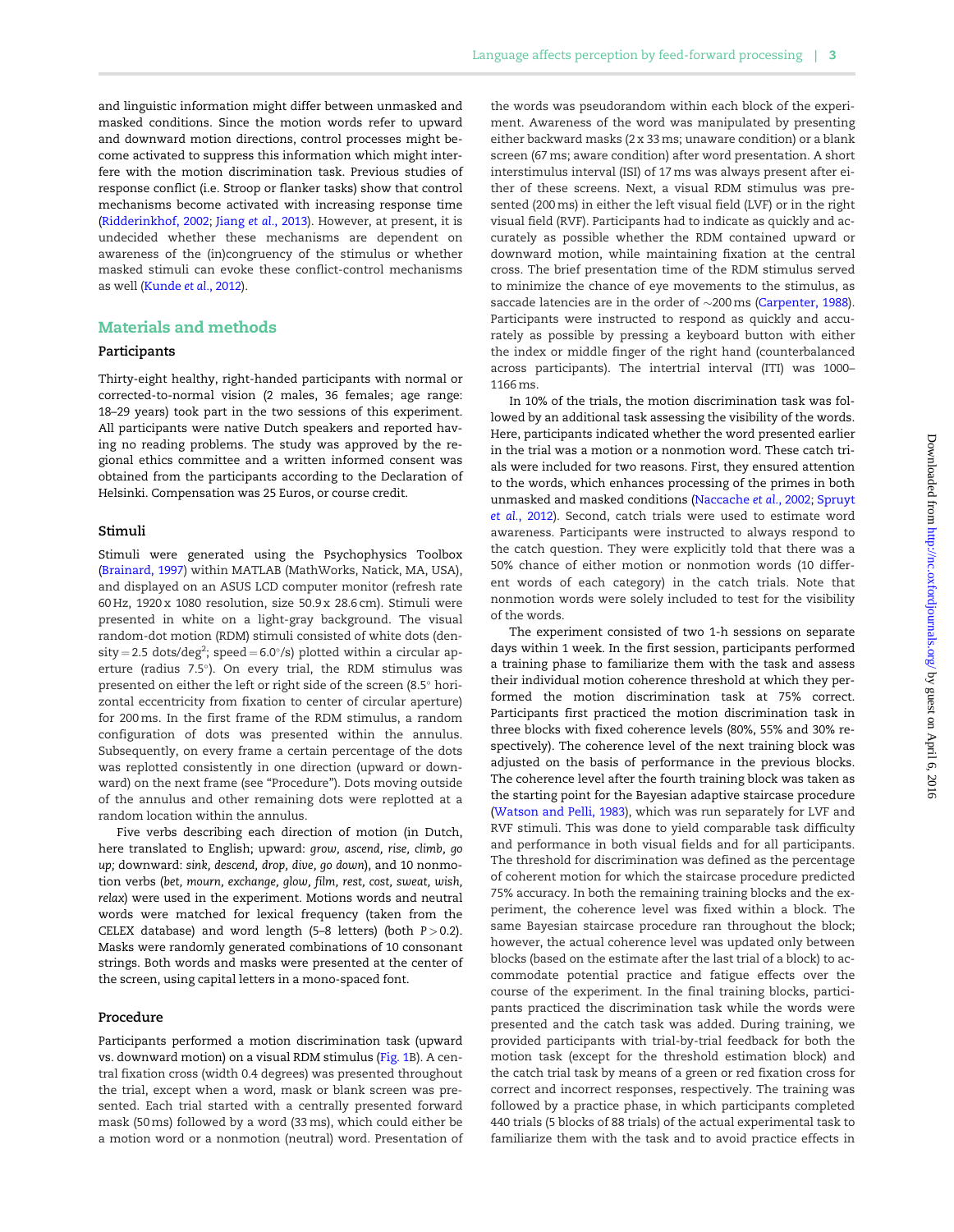the actual experimental blocks. On the second day, participants first completed a short training (88 trials). The experiment on the second day consisted of 10 blocks of 80 trials (800 trials in total). All analyses reported here are based on the 10 experimental blocks in this final session. Summary feedback (percentage correct) was provided during the break after each block.

One participant was excluded because performance on the unmasked trials of the motion discrimination task was <60% correct. Therefore, analyses were performed on 37 participants.

#### Statistical analysis

We calculated congruency effects for reaction times (RT) on correct trials and error rates (ER). On congruent trials, the motion described by the word matched the direction of visual motion, e.g. "rise" followed by a stimulus with upward moving dots. On incongruent trials, the motion described by the word and the direction of visual motion did not match. Missed trials and trials with RTs that were >3 SD than the individual subject mean RT were excluded from the analyses (in total 2.3%). Each of the two behavioral measures was subjected to a repeated measures analysis of variance (ANOVA), including factors "Congruency" (congruent, incongruent), "Awareness" (aware, unaware) and "Visual Field" (LVF, RVF).

To further assess the potentially different effects of unmasked and masked words on motion perception, we used Bayesian Statistics [\(Jeffreys, 1961](#page-8-0); [Rouder](#page-8-0) et al., 2009) and delta plots [\(Ridderinkhof, 2002\)](#page-8-0). Previous studies have indicated that language–perception interactions might be larger, or exclusively present, for visual information processed in the language-dominant left hemisphere ([Gilbert](#page-8-0) et al., 2006; [Francken](#page-8-0) et al[., 2015](#page-8-0)), while others have failed to replicate these effects ([Witzel and Gegenfurtner, 2011](#page-9-0)). To differentiate between the presence and absence of evidence for the null hypothesis (no lateralization of congruency effects), we calculated Bayes Factors (BFs). BFs express evidence ratios between hypotheses, and therefore provide direct information about the relative likelihood of the alternative vs. the null hypothesis. A BF of  $\sim$ 1 indicates no preference for either the null or the alternative hypothesis, and in large samples BFs will converge to either 0 or infinity when the null or alternative hypothesis is true respectively ([Rouder](#page-8-0) et al., 2009). By convention, a BF likelihood ratio of >3/1 provides moderate evidence for the alternative hypothesis, >10/1 provides strong evidence for the alternative hypothesis and >30/1 provides very strong evidence for the alternative hypothesis [\(Jeffreys, 1961](#page-8-0)). Equivalently, a BF of  $\langle 1/3 \rangle$  provides moderate support for the null hypothesis, <1/10 provides strong support for the null hypothesis and <1/30 provides very strong support for the null hypothesis. BF ratios between 1/3 and 3/1 provide no evidence for either the null or alternative hypothesis.

Second, we wondered whether decision and control processes might become activated with increasing response time to suppress the interference of the task-irrelevant linguistic information with the motion discrimination task. Therefore, we calculated delta plots (reflecting the RT congruency effects for different RT bins) and conditional accuracy functions (reflecting the ER congruency effects for different RT bins) to assess the congruency effects across the response time distribution. For each visibility condition, every participant's trials (correct trials only) were sorted on RT and subsequently equally divided over 10 RT bins (separate bins for congruent and incongruent trials). Next we performed a repeated measures ANOVA including factors "Congruency" (congruent, incongruent), "Awareness"

(aware, unaware) and "RT bin" (1 to 10). Previous studies show that the build-up of suppression of interference is maximal at the slowest RT bins ([Ridderinkhof, 2002;](#page-8-0) [Forstmann](#page-8-0) et al., 2008; Jiang et al[., 2013](#page-8-0)). Therefore, we performed additional planned paired t-tests on RTs between the first (second minus first RT bin) and last (tenth minus ninth RT bin) slopes to assess whether conflict control became stronger over response time in the current study as well. The strength of automatic response activation by the motion words is inferred from the pattern of errors present at the fastest RT bins. Stronger response capture is associated with a higher percentage of fast errors [\(Ridderinkhof, 2002](#page-8-0)). Thus, the critical measure for conflict control effects on ERs was the presence of a three-way interaction between congruency, awareness and RT bin.

To assess the awareness of the words, we calculated the accuracy and d' in the catch trials. Percentage correct was defined as the percentage of trials on which participants correctly indicated whether the word was a motion word or not. d' is an unbiased measure of the discriminability sensitivity of the observer [\(Macmillan and Creelman, 2005](#page-8-0)). d' for the unmasked and masked conditions were first compared to each other using paired t-tests and subsequently compared with zero using onesample t-tests. Following this, we used the accuracy in binomial tests to determine for every participant whether the performance was above chance (50% correct). In addition, we calculated correlations between d' and congruency effects. We used a regression approach, referred to as Greenwald's method [\(Greenwald](#page-8-0) et al., 1995) to test whether the reported congruency effects were still significant when discrimination performance was extrapolated to zero visibility  $(d' = 0)$  [see [Greenwald](#page-8-0) et al. [\(1995\)](#page-8-0) and [Hannula](#page-8-0) et al. (2005) for further discussion and justification of this method]. Finally, we split the participants into a low visibility  $(d' <$  median) and a high visibility  $(d' >$  median) group and we performed an ANOVA across the masked conditions with the factors Congruency (2) and Group (2) to test for potential differences between the congruency effects (CE) of the low and high visibility groups.

#### Results

#### Word discriminability

We excluded 4 of 37 participants whose discrimination performance of the masked words was above chance level (binominal test,  $P < 0.1$ ), because for these four participants we could not be sure that they were unable to discriminate the masked words. On a group level (for the remaining 33 participants), the discriminability of the words (motion vs. no motion) was markedly lower when the words were masked (unaware condition) than when they were not masked (aware condition) [difference  $t(32) = 10.22$ ,  $P < 0.001$ ; unaware  $d' = 0.16$ , corresponding to 52.8% correct responses,  $t(32) = 2.57$ ,  $P = 0.015$ ; aware  $d' = 2.25$ , 84.0% correct,  $t(32) = 11.11$ ,  $P < 0.001$ ]. To assess whether residual visibility of the masked motion words is responsible for any of the effects on visual motion perception, we performed several control analyses (see below).

#### Do masked motion words affect visual motion perception?

We first focus on the effects of word awareness on word-motion congruency. Participants responded faster to the motion stimuli when they were preceded by a congruent motion word than by an incongruent motion word (main effect of congruency: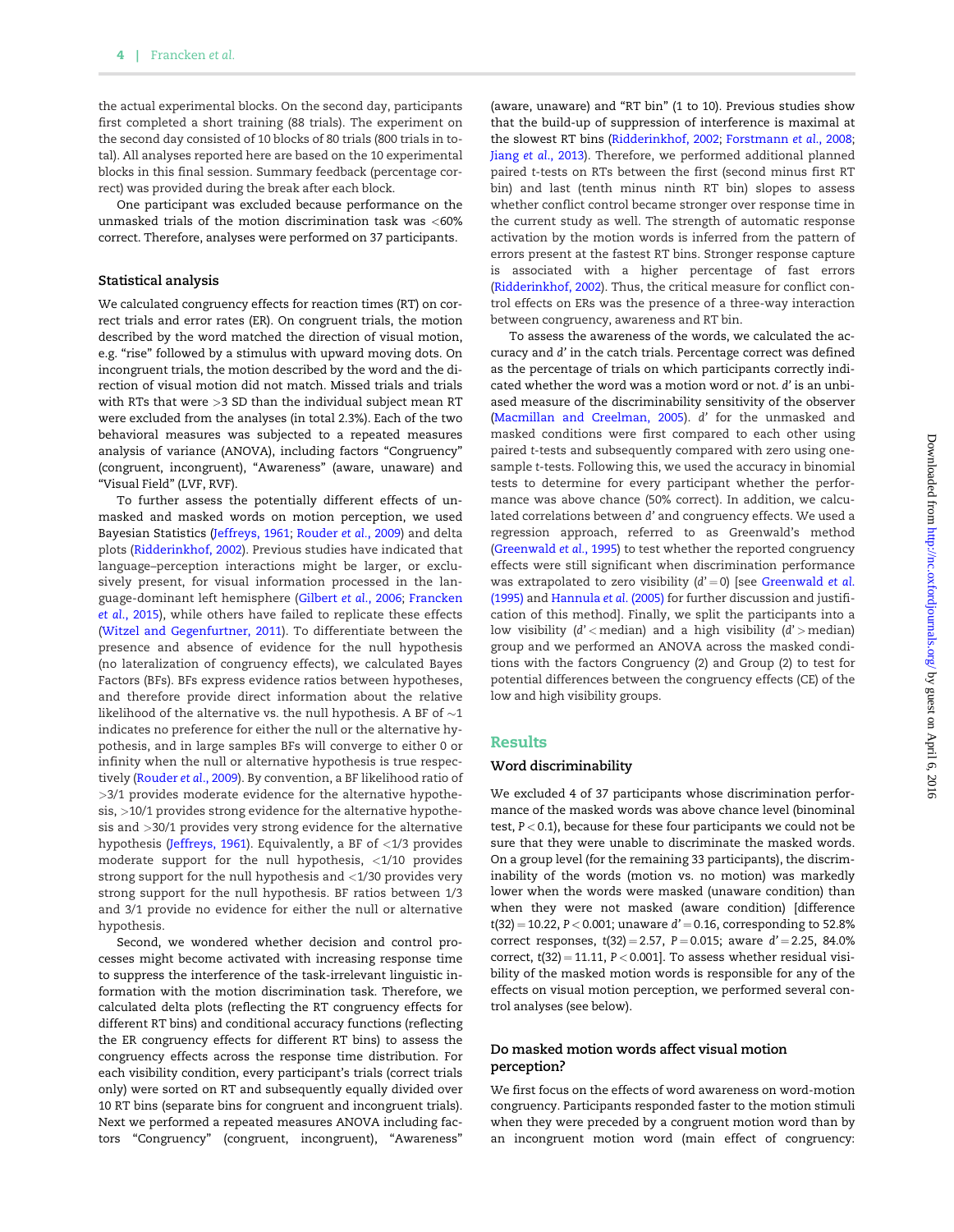<span id="page-5-0"></span>

Figure 2. Results

(A) Mean reaction times (in ms) in the unmasked (aware, left bars) and masked (unaware, right bars) conditions for visual motion stimuli that were preceded by a congruent (green) motion word were faster than when preceded by an incongruent (red) motion word. (B) Mean error rates (%) in the aware condition and unaware condition were lower for congruent than incongruent motion words. (C) The delta plot for reaction times (in ms) congruency effects (incongruent-congruent, CE) in the conscious (gray) condition showed the typical RT conflict-control profile with an initial CE increase over RT bins and a CE decrease in the last bin. In the unaware condition (orange), the CE was not affected by response time and did not decrease in the last bin. (D) Conditional accuracy functions for error rates (%) CE. Stronger response capture is associated with a higher percentage of fast errors. This pattern of decreasing CE across RT bins is present for the aware condition, but not for the unaware condition. Error bars denote SEM. \*P < 0.05, \*\*P < 0.01, \*\*\*P < 0.001.

 $F_{1,32} = 80.11$ , P < 0.001). This congruency effect was modulated by word awareness (congruency x awareness:  $F_{1,32} = 46.20$ ,  $p < 0.001$ ), indicating that the difference between congruent and incongruent conditions was larger when the words were unmasked than when they were masked. Crucially, however, the congruency effect was present both when the words were unmasked (congruent:  $RT = 335$  ms; incongruent:  $RT = 395$  ms;  $\Delta RT = 60 \text{ ms}, F_{1,32} = 69.60, P < 0.001;$  Fig. 2A), and when they were masked (congruent:  $RT = 350$  ms; incongruent:  $RT = 356$  ms;  $\Delta RT = 6$  ms,  $F_{1,32} = 6.77$ ,  $P = 0.014$ .

The congruency effects in error rates go in the same direction for both unmasked and masked words. On average, participants answered 81.3% of trials correctly ( $\pm$ 6.7%, mean  $\pm$  SD) at an average motion coherence level of 48.1% for the LVF  $(\pm 18.3\%,$ mean  $\pm$  SD) and 46.5% for the RVF ( $\pm$ 16.3%, mean  $\pm$  SD). Participants made fewer errors for congruent compared to incongruent trials (main effect of congruency:  $F_{1,32} = 130.19$ ,  $P < 0.001$ ; aware: congruent: 11.3%; incongruent:  $26.9\%$ ;  $\Delta ER = 15.6\%$ ,  $F_{1,32} = 126.34$ , P < 0.001; unaware: congruent: 17.8%; incongruent: 19.9%;  $\Delta ER = 2.1\%$ ,  $F_{1,32} = 10.89$ ,  $P = 0.002$ ; Fig. 2B). Again, the congruency effect was larger for unmasked words than for masked words (congruency x awareness  $F_{1,32} = 81.30$ ,  $P < 0.001$ ).

The word discrimination trials, interspersed throughout the experiment, revealed that performance (visibility) was low for masked words (52.8% correct responses). However, on a group level, visibility was higher than chance level. Therefore, to check whether incidental word visibility might have been responsible for the observed congruency effects, we performed several control analyses. First, if incidental word visibility were responsible for the observed congruency effects, one would expect reliable positive correlations between discrimination scores (d') and congruency effects. However, this was not the case for RTs  $(r_s = 0.17, P = 0.34)$  and ERs  $(r_s = 0.19, P = 0.28)$ . Further, we used a regression approach, referred to as Greenwald's method ([Greenwald](#page-8-0) et al., 1995) to test whether the reported congruency effects were still significant when discrimination performance was extrapolated to zero visibility  $(d' = 0)$ . Indeed, the linear regression analyses revealed a significant intercept for ERs (intercept = 1.73,  $P = 0.018$ ) and a trend for RTs (intercept = 5.42,  $P = 0.069$ ) which, although not conclusive, further suggests that congruency effects were induced by masked words that could not be perceived consciously. Next, we split the participants ( $n = 33$ ) into a low visibility (d' < median,  $n = 16$ ) and a high visibility  $(d')$  median,  $n = 17$ ) group. An ANOVA across the masked conditions indicated that there were no significant differences between the congruency effects (CE) between the low and high visibility groups (ERs: low visibility group CE = 1.7%; high visibility group CE = 2.4%;  $F_{1,31} = 0.29$ ,  $P = 0.59$ ; BF: 1/3.5; RTs: low visibility group CE = 3 ms; high visibility group CE = 10 ms;  $F_{1,31}$  = 1.52, P = 0.23; BF: 1/2.1). Below, we will describe qualitative differences between the masked and unmasked condition that further suggest that subjects were unable to perceive the masked words [\(Jacoby, 1991](#page-8-0); [Merikle](#page-8-0) et al., [2001\)](#page-8-0).

In summary, both RTs and ERs showed that masked words influenced motion perception, although to a lesser extent than words that were not masked. These results are in line with feed-forward models explaining the effects of language on perception, but not with feedback models.

#### Spatial characteristics of language–perception interactions

We reasoned that masked and unmasked words might influence perception in qualitatively different ways, due to the different neural processes involved in both situations (feedforward vs. recurrent/feedback processing, respectively). First, we tested whether the congruency effect for masked and unmasked conditions was differentially modulated by the visual field in which the visual motion stimuli were presented. For both RTs and ERs, there was no interaction between congruency, awareness and visual field (both Ps  $>$  0.7; RTs: aware:  $\Delta$ RT LVF: 56 ms, ART RVF: 62 ms; unaware: ART LVF: 5 ms, ART RVF: 8 ms; ERs: aware: ΔER LVF: 15.5%, ΔER RVF: 15.7%; unaware: ΔER LVF: 2.1%, ΔER RVF: 2.1%). Frequentist statistics provide a measure of confidence in rejecting the null hypothesis, but not a measure of confidence in the null hypothesis itself. In order to verify the true absence of lateralized effects, we calculated BFs separately for both masking conditions. We observed moderate evidence (BF  $<$  1/3) for the null hypothesis, indicating no effects of visual field on congruency for both masked and unmasked conditions, both in terms of RTs and ERs (aware: RTs:  $BF = 1/4.5$ ; ERs:  $BF = 1/7.2$ ; unaware: RTs:  $BF = 1/6.2$ ; ERs:  $BF = 1/7.4$ ).

#### Temporal characteristics of language–perception interactions

Our previous analyses suggest that language influences perception at higher-level conceptual or decision stages (in a feedforward manner) rather than at low-level sensory stages (in a feedback manner). Therefore, in follow-up analyses, we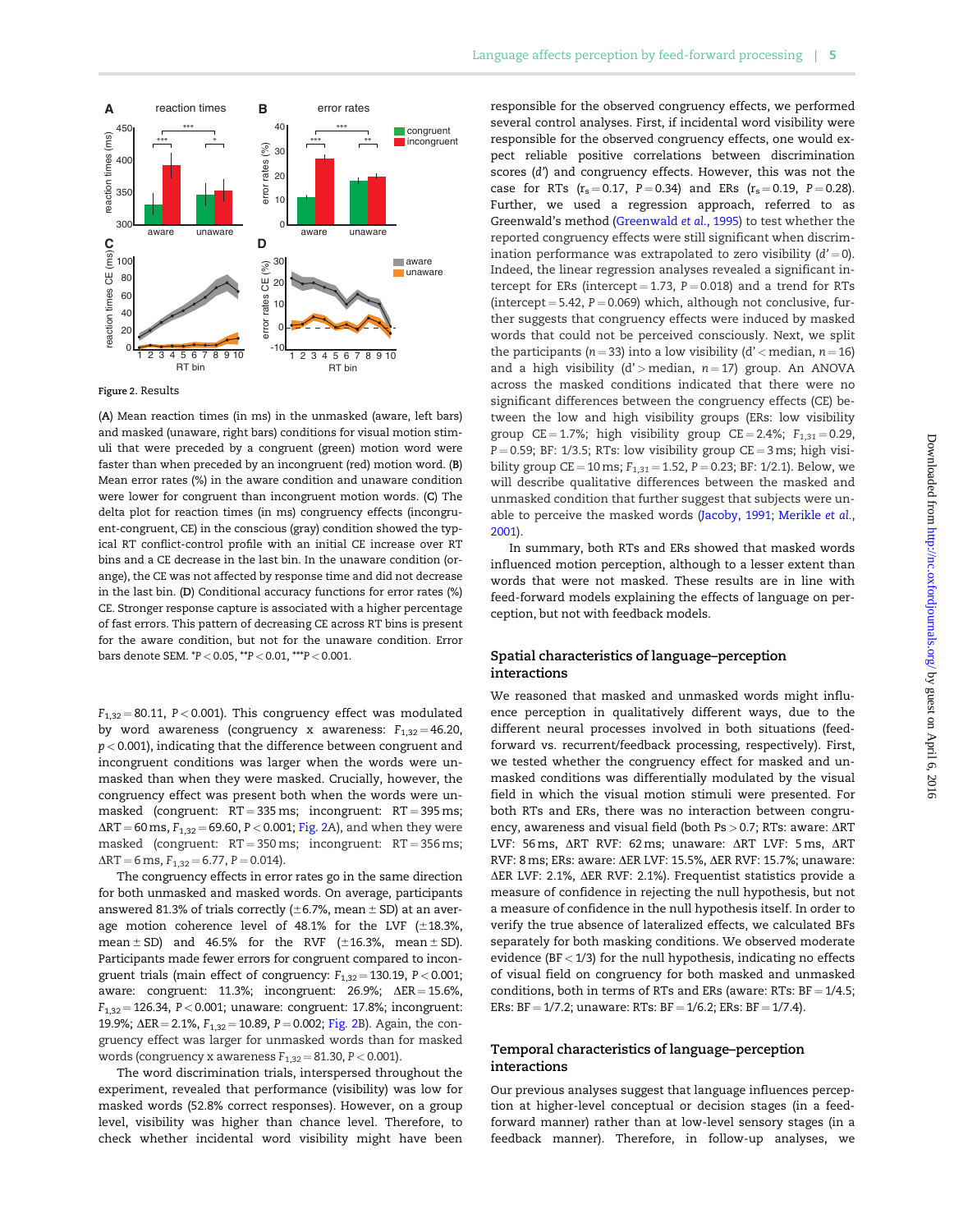explored the possible differences in decision and control processes that evolve after the actual integration of perceptual and linguistic information for masked and unmasked conditions. To do so, we calculated the so-called "delta plots," reflecting the RT congruency effects for different RT bins and "conditional accuracy functions," reflecting the ER congruency effects for different RT bins, to assess the congruency effects across the response time distribution [\(Ridderinkhof, 2002;](#page-8-0) [Forstmann](#page-8-0) et al., [2008;](#page-8-0) Jiang et al[., 2013\)](#page-8-0). The delta plots for the unmasked condition showed the typical RT conflict-control profile [\(Ridderinkhof, 2002](#page-8-0); [Forstmann](#page-8-0) et al., 2008; Jiang et al[., 2013\)](#page-8-0). The congruency effects first increased over response time (congruency x RT bin:  $F_{1,32} = 24.47$ ,  $P < 0.001$ ) and later decreased in the last bin (2nd–1st vs. 10th–9th bin:  $T_{32} = 2.35$ , P = 0.025; [Fig. 2](#page-5-0)C). There was a significant difference between the congruency effects for masked and unmasked conditions over response time (congruency x awareness x RT bin:  $F_{1,32} = 13.08$ , P < 0.001) driven by the overall increase in the congruency effect for unmasked but not for masked words. Interestingly, for masked words, the congruency effect was not affected by response time (congruency x RT bin:  $F_{1,32} = 1.39$ ,  $P = 0.19$ ) and the RT delta plot did not show the typical control-related decrease in the congruency effect for the last RT bin (2nd–1st vs. 10th–9th bin:  $T_{32} = -0.06$ , P = 0.955; difference between aware and unaware conditions:  $T_{32} = 1.47$ , P = 0.15). Thus, for the unmasked condition, we found a quick increase in the RT congruency effect with response time, followed by a later decrease, probably as a consequence of the activation of interference control mechanisms. In the masked condition, however, RT congruency effects were stable over RT bins and did not show any of the control-dynamics as observed in the unmasked condition. The strength of automatic response activation by the motion words is inferred from the pattern of errors present at the shortest RT bins. Stronger response capture is associated with a higher percentage of fast errors [\(Ridderinkhof, 2002\)](#page-8-0). Again, for accuracy there was a significant three-way interaction (congruency x awareness x RT bin:  $F_{1,32} = 3.54$ ,  $P < 0.001$ ), indicating differential effects of response time on congruency for the unmasked and masked conditions. For the unmasked condition, the congruency effect decreased over response time (congruency x RT bin:  $F_{1,32}$  = 7.59, P < 0.001), thus showing the typical pattern of these conditional accuracy functions. In contrast, the masked condition showed no modulation over RT bins (congruency x RT bin:  $F<sub>1,32</sub> = 1.35, P = 0.22$ ; [Fig. 2D](#page-5-0)). Thus, only for the unmasked words a large ER congruency effect was present for the fast RT bins, which is in line with the fact that voluntary control mechanisms take time to be initiated. In the masked condition, however, the data pattern was very different and again, like for RT, did not show any of these control-dynamics. Note that this last set of analyses also further suggests that the masked words were invisible. We observed qualitative differences in the effects of masked vs. unmasked motion words on voluntary control mechanisms, but similar effects on congruency effects (reflecting language–perception interactions). These qualitative differences are generally considered as convincing evidence for unconscious perception ([Jacoby, 1991;](#page-8-0) [Merikle](#page-8-0) et al., 2001).

In sum, when the word and the motion stimulus were congruent, both unmasked and masked words sped up motion discrimination and increased discrimination performance compared to incongruent word–motion pairs. Language–perception interactions were equally present for visual stimuli presented in the left and right hemifield, but only in the unmasked condition were voluntary control mechanisms activated across response time to reduce linguistic interference.

We investigated whether language affects perception in a feedforward or a feedback manner by disrupting the processing of motion words by means of backward masking. The rationale behind this experimental design is that feedback processing is disrupted by masking, as revealed by empirical evidence from monkey electrophysiology and human neuroimaging studies [\(Lamme and Roelfsema, 2000;](#page-8-0) [Lamme](#page-8-0) et al., 2002; [Del Cul](#page-8-0) et al., [2007;](#page-8-0) [Fahrenfort](#page-8-0) et al., 2007). Hence, the feedback model predicts that interactions between language and perception will be abolished under masked conditions. Since backward masking does not affect feed-forward processing, the feed-forward model predicts that effects of language on perception will still be present when the words are masked. Our results support the feed-forward model: when motion words were masked, motion words that were congruent with the direction of the visual motion stimulus resulted in faster and more accurate visual motion direction discrimination relative to incongruent conditions. Thus, our results suggest that language changes perception at a higher, conceptual level, rather than at the lower, sensory level. With several control analyses, we verified that our results are unlikely driven by residual visibility of the masked motion words.

A number of previous studies are in line with this interpretation. We recently found that congruent word–motion pairs elicit higher BOLD activity than incongruent combinations in the left middle temporal gyrus ([Francken](#page-8-0) et al., 2015), an area involved in both lexical retrieval and semantic integration [\(Hagoort](#page-8-0) et al., [2009;](#page-8-0) [Menenti](#page-8-0) et al., 2011). Crucially, there were no effects in motion-sensitive visual areas such as  $hMT+/VS$ . Interestingly, support for this effect was also found by an fMRI study in which linguistic material was only implicitly included. Tan et al. [\(2008\)](#page-8-0) had participants judge whether two colored squares had the same or a different color. Even though the linguistic color vocabulary was irrelevant for the perceptual discrimination task, left temporo-parietal circuits associated with word-finding processes were activated more strongly when subjects had to discriminate between hard-to-name colors compared to easyto-name colors. These studies indicate that the interaction between language and perception is mediated by "language areas" that integrate linguistic and visual information. These data stand in sharp contrast to previous proposals that linguistic material describing motion elicits a "perceptual simulation" in lowlevel visual areas similar to actually seeing motion [\(Saygin](#page-8-0) et al., [2010\)](#page-8-0).

How does language change perceptual decision making according to the feed-forward model? We reason that visual motion stimuli might be conceptually categorized as reflecting evidence for "upward" and "downward" motion directions, since participants are required to make a categorical perceptual decision. This may cause conceptual representations to be automatically activated (Tan et al[., 2008;](#page-8-0) [Thierry](#page-8-0) et al., 2009), even though they are not required for task performance. If the conceptual representation activated by the visual motion stimulus matches the conceptual representation that is activated by the motion word, this then results in more activity in lMTG [\(Francken](#page-8-0) et al., 2015), as well as improved behavioral performance. It is also possible that language–perception interactions take place at an even later decision stage. Taken together, the reason why masked (unaware) words are still able to change perception according to the feed-forward model is that the interaction does not depend on feedback of linguistic information to sensory areas. The only requirement is that the masked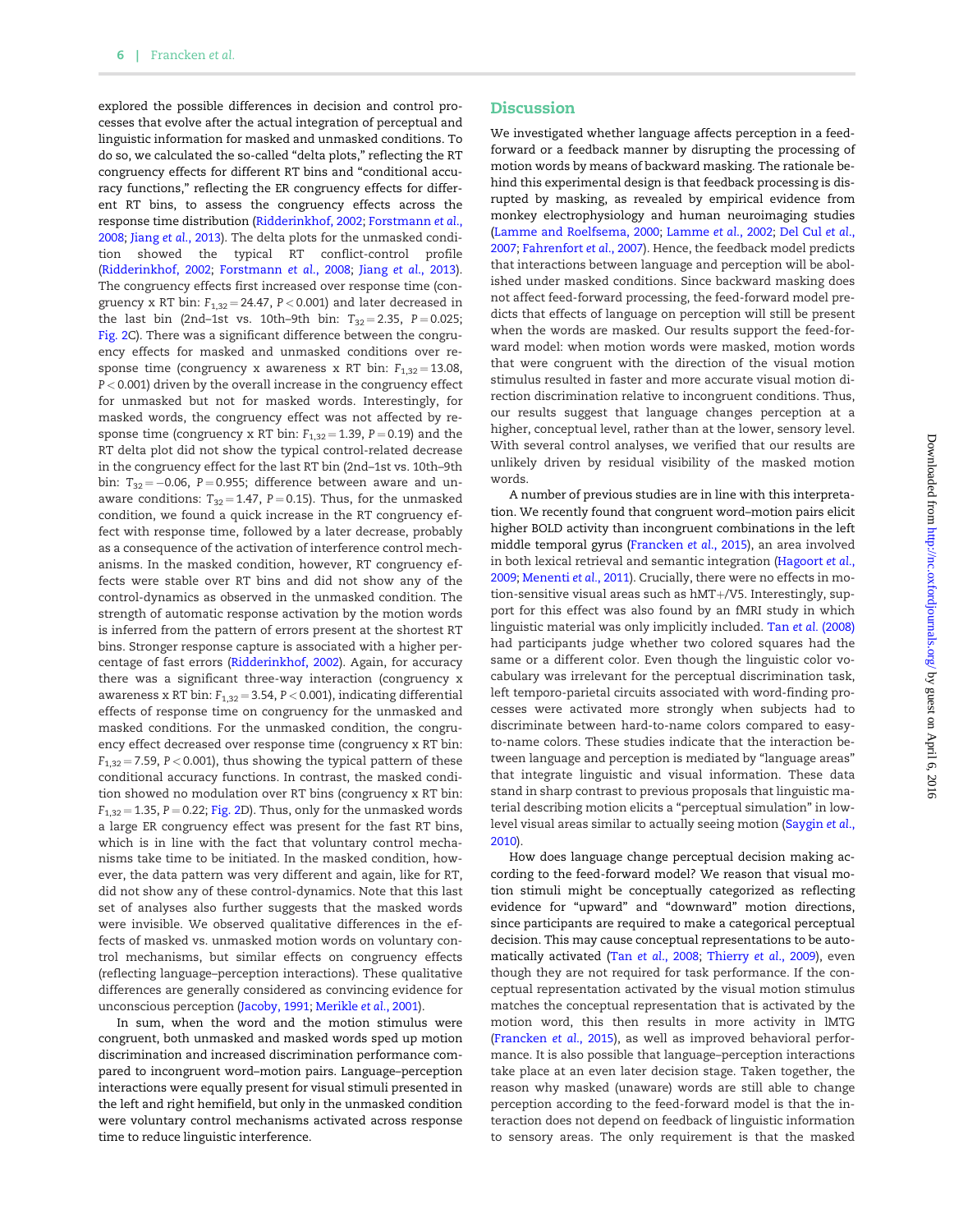words are semantically processed, which does indeed occur despite backward masking [\(Kouider and Dehaene, 2007;](#page-8-0) [van Gaal](#page-9-0) [and Lamme, 2012](#page-9-0)). Although we show that feed-forward processing is sufficient for language–perception interactions to occur, our data cannot adjudicate whether larger congruency effects under unmasked conditions are due to additional feedback processing or increased stimulus strength.

Proponents of the feedback model argue that language– perception interactions might be dependent on visual "mental imagery," which is the conscious, internal generation of images [\(Kosslyn](#page-8-0) et al., 2001). This process would require feedback from regions up in the cortical hierarchy together with language areas in order to affect low-level sensory processing. For example, when reading stories describing motion events, participants showed a motion aftereffect illusion, which can be interpreted as evidence for direction-selective motion adaptation in the visual system [\(Dils and Boroditsky, 2010\)](#page-8-0). Interestingly, individuals differed in how early in the story the effect appeared, and this difference was predicted by the strength of an individual's motion aftereffect following explicit motion imagery. Thus, when imagery is sufficiently vivid, language appears to induce changes in the visual system. However, by showing that masked words can still influence perception, we demonstrate here that mental imagery cannot account for all instances of linguistic modulations of perception.

We further qualified the spatial and temporal characteristics of the language–perception interactions. First of all, we did not observe any lateralization of the reported effects. Interestingly, in our previous study in which words were unattended, but not masked, the RT effect (but not the accuracy effect) was lateralized to the right visual field [\(Francken](#page-8-0) et al., 2015). Therefore, our findings provide an alternative explanation for the often reported (and debated) observation that language exerts stronger effects for stimuli presented in the right visual field ([Gilbert](#page-8-0) et al[., 2006;](#page-8-0) [Regier and Kay, 2009](#page-8-0); [Witzel and Gegenfurtner,](#page-9-0) [2011\)](#page-9-0). This lateralization is explained by the fact that information from the right visual field would have preferential access to the left-lateralized language system ([Gilbert](#page-8-0) et al., 2006; [Regier](#page-8-0) [and Kay, 2009](#page-8-0); [Klemfuss](#page-8-0) et al., 2012). Although this is an intuitively appealing idea, our data suggest that this depends on the degree to which the linguistic information is attended: unattended stimuli might show lateralized effects, whereas attended stimuli might not. Future studies are clearly needed to further explore this hypothesis in more detail.

Finally, we observed that decision and control processes that evolve after the integration of perceptual and linguistic information differed between unmasked and masked conditions. In line with previous studies of response conflict [\(Ridderinkhof,](#page-8-0) [2002\)](#page-8-0), we reasoned that to suppress the interference of the taskirrelevant words, inhibitory control mechanisms might be activated with increasing response times. Interestingly, these control dynamics were uniquely observed for unmasked words. Thus, although masked words have the power to change perceptual decisions about motion direction, late voluntary control mechanisms to suppress the irrelevant linguistic information were not activated [\(Tsushima](#page-8-0) et al., 2006). First, this finding provides evidence for the notion that there was a clear qualitative difference in awareness between the masked and unmasked conditions. Second, these results inform recent discussions about the role of consciousness in cognitive control and the potential control processes that can unconscious stimuli might be able to affect or even initiate ([Kunde](#page-8-0) et al., 2012; [van Gaal](#page-8-0) et al., [2012;](#page-8-0) [Ansorge](#page-8-0) et al., 2014). Previously, it has been shown that masked stimuli that "explicitly" signal the need for control (e.g.

an unconscious stop-signal or an unconscious task-switching cue) can elicit behavioral and neural indices of control behavior [\(Lau and Passingham, 2007](#page-8-0); [van Gaal](#page-9-0) et al., 2008, [2009,](#page-9-0) [2010\)](#page-9-0). However, it has recently been argued that "implicit" cues, such as specific task properties that have to be derived from repeated exposure to the trials, might not [\(Kunde](#page-8-0) et al., 2012). Because in the present experiment masked words were not explicitly associated with control processes, and are in fact irrelevant to perform the motion discrimination task, this might be a situation in which control processes are dependent on awareness. However, some previous studies using nonverbal material (i.e. arrow stimuli) in typical priming tasks have observed control mechanisms irrespective of conflict awareness ([van Gaal](#page-9-0) et al., [2010;](#page-9-0) [Francken](#page-8-0) et al., 2011; [Desender](#page-8-0) et al., 2013), although evidence is mixed [\(Kunde, 2003;](#page-8-0) Ansorge et al., 2011) (for reviews see [Ansorge](#page-8-0) et al., 2014; [Kunde](#page-8-0) et al., 2012). It might be that with the current set-up initial conflict was too small to initiate fur-ther control operations in the masked condition ([Kunde](#page-8-0) et al., [2012\)](#page-8-0). Future studies should be performed to further explore in which situations control operations can be triggered implicitly (and explicitly) and in which situations it cannot, and what factors underlie these differences.

In conclusion, here we have manipulated word awareness in a visual motion discrimination task to explore at what level of processing the influence of language on perception takes place. Specifically, we were able to dissociate feedforward models from feedback models of language–perception interactions. We observed a clear influence of language on motion discrimination for both masked (unaware) and unmasked (aware) words. Because feed-forward processing remains intact whereas feedback to low-level sensory areas is disrupted by masking, these results can only be explained by a feed-forward model. Therefore, these findings provide evidence for the hypothesis that language–perception interactions occur at stages beyond low-level sensory regions and are mainly driven by interactions at higher-level conceptual and decision stages.

# Author contributions

J.C.F., E.L.M., P.H., S.vG. and F.P.deL. developed the study concept and design. Data collection was performed by O.M.R. J.C.F., O.M.R. and E.L.M. performed the data analysis and interpretation under the supervision of F.P.deL. and S.vG. J.C.F and S.vG. drafted the manuscript, and F.P.deL. and P.H. provided critical revisions. All authors approved the final version of the manuscript for submission.

#### Acknowledgements

This study was funded by a VENI award from the Netherlands Organization for Scientific Research (NWO) to S.vG. and F.P.deL. and a Spinoza award from NWO to P.H.

#### Data availability

Data is available on request.

Conflict of interest statement. None declared.

### References

Ansorge, U, Fuchs, I, Khalid, S et al. No conflict control in the absence of awareness. Psychol Res-Psych Fo 2011;75: 351–65.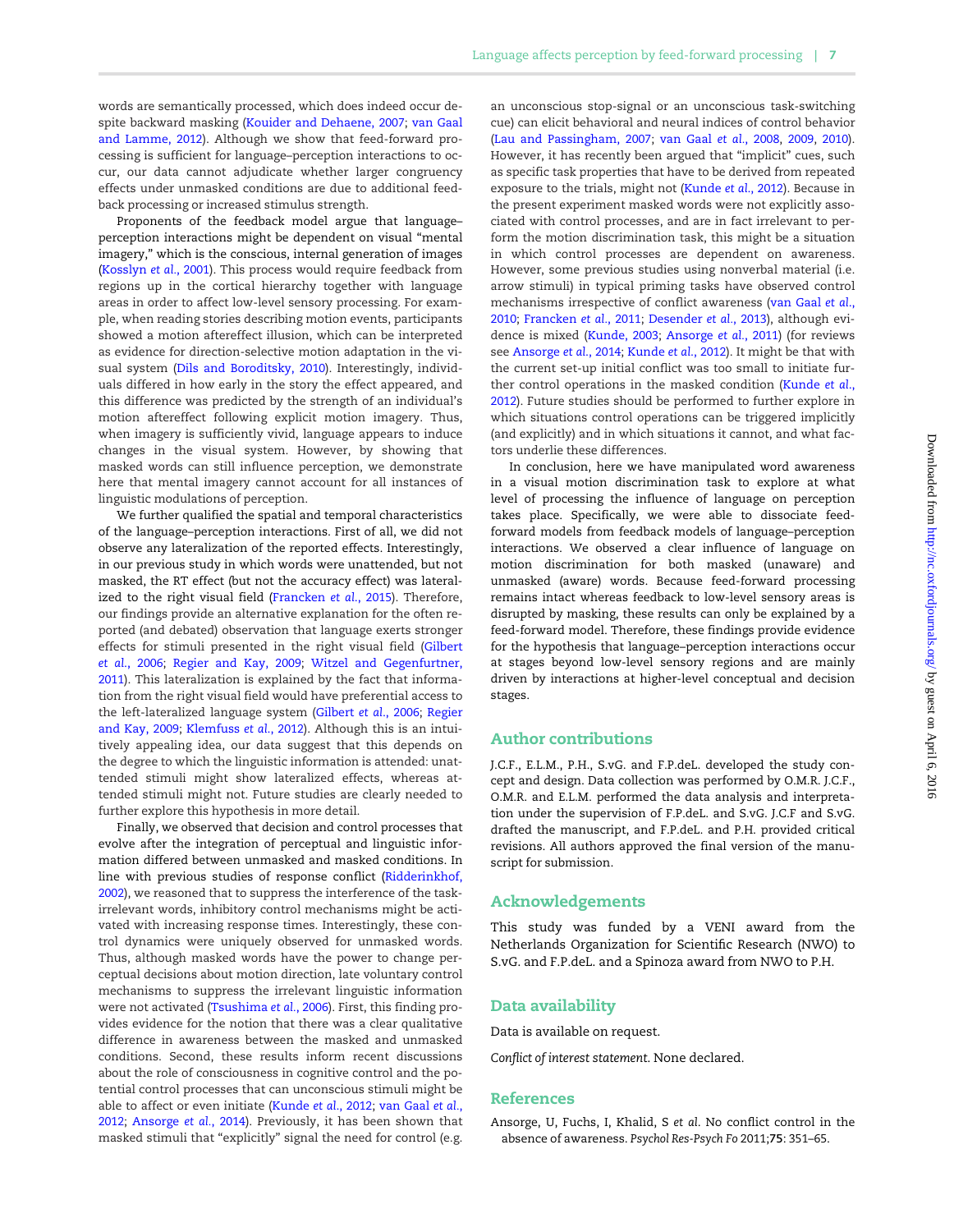- <span id="page-8-0"></span>Ansorge, U, Kunde, W, Kiefer, M. Unconscious vision and executive control: how unconscious processing and conscious action control interact. Conscious Cogn 2014;27: 268–87.
- Barsalou, LW. Grounded cognition. Ann Rev Psychol 2008;59, 617–45.
- Brainard, DH. The psychophysics toolbox. Spatial Vision 1997;10: 433–36.
- Carpenter, RHS. Movement of the Eyes, 2nd edn. London: Pion Limited, 1988.
- Dehaene, S, Changeux, JP. Experimental and theoretical approaches to conscious processing. Neuron 2011;70: 200–27.
- Del Cul, A, Baillet, S, Dehaene, S. Brain dynamics underlying the nonlinear threshold for access to consciousness. Plos Biol 2007;5: e260.
- Desender, K, Van Lierde, E, Van den Bussche, E. Comparing conscious and unconscious conflict adaptation. Plos One 2013;8.
- Dils, AT, Boroditsky, L. Visual motion aftereffect from understanding motion language. Proc Natl Acad Sci USA, 2010;107: 16396–400.
- Fahrenfort, JJ, Scholte, HS, Lamme, VAF. Masking disrupts reentrant processing in human visual cortex. J Cogn Neurosci 2007;19: 1488–97.
- Forstmann, BU, Jahfari, S, Scholte, HS et al. Function and structure of the right inferior frontal cortex predict individual differences in response inhibition: a model-based approach. J Neurosci 2008;28: 9790–96.
- Francken, JC, Gaal, S, de Lange, FP. Immediate and long-term priming effects are independent of prime awareness. Conscious Cogn 2011;20: 1793–800.
- Francken, JC, Kok, P, Hagoort, P et al. The behavioral and neural effects of language on motion perception. J Cogn Neurosci 2015; 27: 175–184.
- Gilbert, AL, Regier, T, Kay, P et al. Whorf hypothesis is supported in the right visual field but not the left. Proc Natl Acad Sci USA 2006; 103: 489–94.
- Greenwald, AG, Klinger, MR, Schuh, ES. Activation by marginally perceptible ("subliminal") stimuli: dissociation of unconscious from conscious cognition. J Exp Psychol Gen 1995; 124: 22–42.
- Hagoort, P, Baggio, G, Willems, RM. Semantic unification. In: The Cognitive Neurosciences, 4th edn. Cambridge, MA: MIT Press, 2009, 819–36.
- Hannula, DE, Simons, DJ, Cohen, NJ. Imaging implicit perception: promise and pitfalls. Nat Rev Neurosci 2005; 6: 247–55.
- Hirschfeld, G, Zwitserlood, P. How vision is shaped by language comprehension–top-down feedback based on low-spatial frequencies. Brain Res 2011; 1377: 78–83.
- Jacoby, LL. A process dissociation framework separating automatic from intentional uses of memory. J Memory Lang 1991; 30: 513–41.
- Jeffreys, H. Theory of Probability, 3rd edn. Oxford: Oxford University Press, 1961.
- Jiang, J, van Gaal, S, Bailey, K, et al. Electrophysiological correlates of block-wise strategic adaptations to consciously and unconsciously triggered conflict. Neuropsychologia 2013; 51: 2791–98.
- Klemfuss, N, Prinzmetal, W, Ivry, RB. How does language change perception: a cautionary note. Front Psychol 2012; 3: 78.
- Kosslyn, SM, Ganis, G, Thompson, WL. Neural foundations of imagery. Nat Rev Neurosci 2001;2: 635–42.
- Kouider, S, Dehaene, S. Levels of processing during non-conscious perception: a critical review of visual masking. Philoso Trans R Soc B Biol Sci 2007;362: 857–75.
- Kunde, W. Sequential modulations of stimulus-response correspondence effects depend on awareness of response conflict. Psychon Bull Rev 2003;10: 198–205.
- Kunde, W, Reuss, H, Kiesel, A. Consciousness and cognitive control. Adv Cogn Psychol 2012;8: 9–18.
- Lamme, VA, Roelfsema, PR. The distinct modes of vision offered by feedforward and recurrent processing. Trends Neurosci 2000;23: 571–79.
- Lamme, VA, Zipser, K, Spekreijse, H. Masking interrupts figureground signals in V1. J Cogn Neurosci 2002;14: 1044–53.
- Landau, AN, Aziz-Zadeh, L, Ivry, RB. The influence of language on perception: listening to sentences about faces affects the perception of faces. J Neurosci 2010;30: 15254–61.
- Lau, HC, Passingham, RE. Unconscious activation of the cognitive control system in the human prefrontal cortex. J Neurosci 2007;27: 5805–11.
- Lupyan, G. Linguistically modulated perception and cognition: the label-feedback hypothesis. Front Psychol 2012;3: 54.
- Macmillan, NA, Creelman, CD. Detection Theory: A User's Guide, 2nd edn. Mahwah, NJ: Lawrence Erlbaum Associates, 2005.
- Menenti, L, Gierhan, SME, Segaert, K et al. Shared language: overlap and segregation of the neuronal infrastructure for speaking and listening revealed by functional MRI. Psychol Sci 2011; 22: 1173–82.
- Merikle, PM, Smilek, D, Eastwood, JD. Perception without awareness: perspectives from cognitive psychology. Cognition 2001;79: 115–34.
- Meteyard, L, Bahrami, B, Vigliocco, G. Motion detection and motion verbs: language affects low-level visual perception. Psychol Sci 2007;18: 1007–13.
- Naccache, L, Blandin, E, Dehaene, S. Unconscious masked priming depends on temporal attention. Psychol Sci 2002;13: 416–24.
- Regier, T, Kay, P. Language, thought, and color: Whorf was half right. Trends Cogn Sci 2009;13: 439–46.
- Ridderinkhof, KR. Activation and suppression in conflict tasks: empirical clarification through distributional analyses. In: WPB Hommel (ed.), Attention & Performance, Vol. XIX. Oxford: Oxford University Press, 2002, 494–519.
- Rouder, JN, Speckman, PL, Sun, DC et al. Bayesian t tests for accepting and rejecting the null hypothesis. Psychon Bull Rev 2009;16: 225–37.
- Saygin, AP, McCullough, S, Alac, M et al. Modulation of BOLD response in motion-sensitive lateral temporal cortex by real and fictive motion sentences. J Cogn Neurosci 2010;22: 2480–90.
- Spruyt, A, De Houwer, J, Everaert, T et al. Unconscious semantic activation depends on feature-specific attention allocation. Cognition 2012; 122: 91–95.
- Summerfield, C, de Lange, FP. Expectation in perceptual decision making: neural and computational mechanisms. Nat Rev Neurosci 2014;15: 745–56.
- Tan, LH, Chan, AH, Kay, P et al. Language affects patterns of brain activation associated with perceptual decision. Proc Natl Acad Sci USA 2008;105: 4004–9.
- Thierry, G, Athanasopoulos, P, Wiggett, A et al. Unconscious effects of language-specific terminology on preattentive color perception. Proc Natl Acad Sci USA 2009;106: 4567–70.
- Tsushima, Y, Sasaki, Y, Watanabe, T. Greater disruption due to failure of inhibitory control on an ambiguous distractor. Science 2006;314: 1786–88.
- van Gaal, S, de Lange, FP, Cohen, MX. The role of consciousness in cognitive control and decision making. Front Hum Neurosci 2012;6.